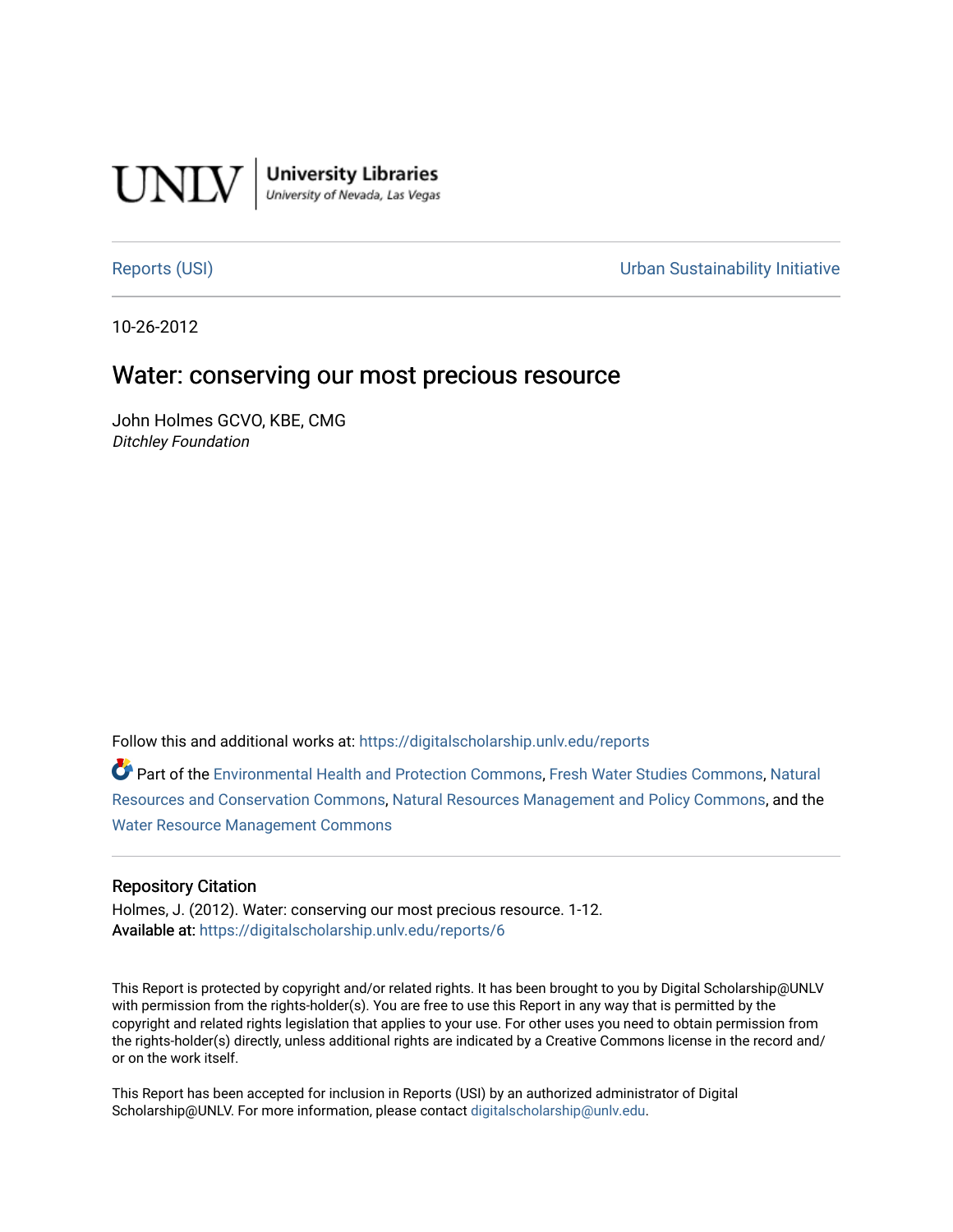

**NOTE BY THE DIRECTOR DITCHLEY 12/10**

### **Water: conserving our most precious resource 26 – 28 October 2012**

### **Summary**

This was a thoughtful discussion on a vital and still neglected issue. While there was enough fresh water in the world overall, its distribution did not match that of the global population. Climate change, continuing population growth, urbanisation and altered dietary habits were all exacerbating existing problems of fresh water availability. But there was little new action at national or international level, though local and private sector decisions were making a difference in some places. In the end we might have to take the water to the people rather than expecting the people to go to the water, as had historically been the case. But this would mean much bigger investments than were currently contemplated.

The biggest single issue remained putting a true value on water, financially and in other ways, and allocating and pricing it accordingly. Progress here remained slow at best. The private sector might get ahead of governments and academia by starting to take seriously the water risks they faced, and pricing it into their investment and other decisions.

The nexus of water, food and energy was seen as a valuable lens through which to look at the issues. Most water by far still went to agriculture, so that changing the habits of farmers and food producers was crucial, preferably through the right kind of incentives. On the energy side, the linkages were complex, but at the end of the day energy producers had to pay a reasonable price for their high water consumption (hydropower was obviously a special case). The tantalising possibility of 'arbitrage' between water, energy and food was raised but not properly explored.

Public and private sectors needed to work together, rather than being seen as competitors. Water allocation and regulation had to be in the hands of public authorities, for legitimacy and accountability reasons, but the private sector then needed to be helped to find profitable ways of providing services and investing in infrastructure.

On the international side, we saw regional action as more likely to be productive than, for example, a new global water body. But international standards and norms could play a bigger role than currently. New 'Sustainable Development Goals' about water storage capacity and reduction of damage from water-related disasters could also be helpful. Big dams should not be excluded in looking at storage issues.

We identified no easy solutions but a number of pointers to the right directions for future action. Better international exchanges of ideas and best practice are still needed. But the biggest challenge remains lifting political eyes above the short term.

### **Introduction**

Ditchley and Las Vegas are concepts which do not usually meet in the same sentence, but holding a conference on water in the most water-stressed area of the US made a lot of sense. Having a Chair most of whose working life had been dedicated to managing and conserving water in this area made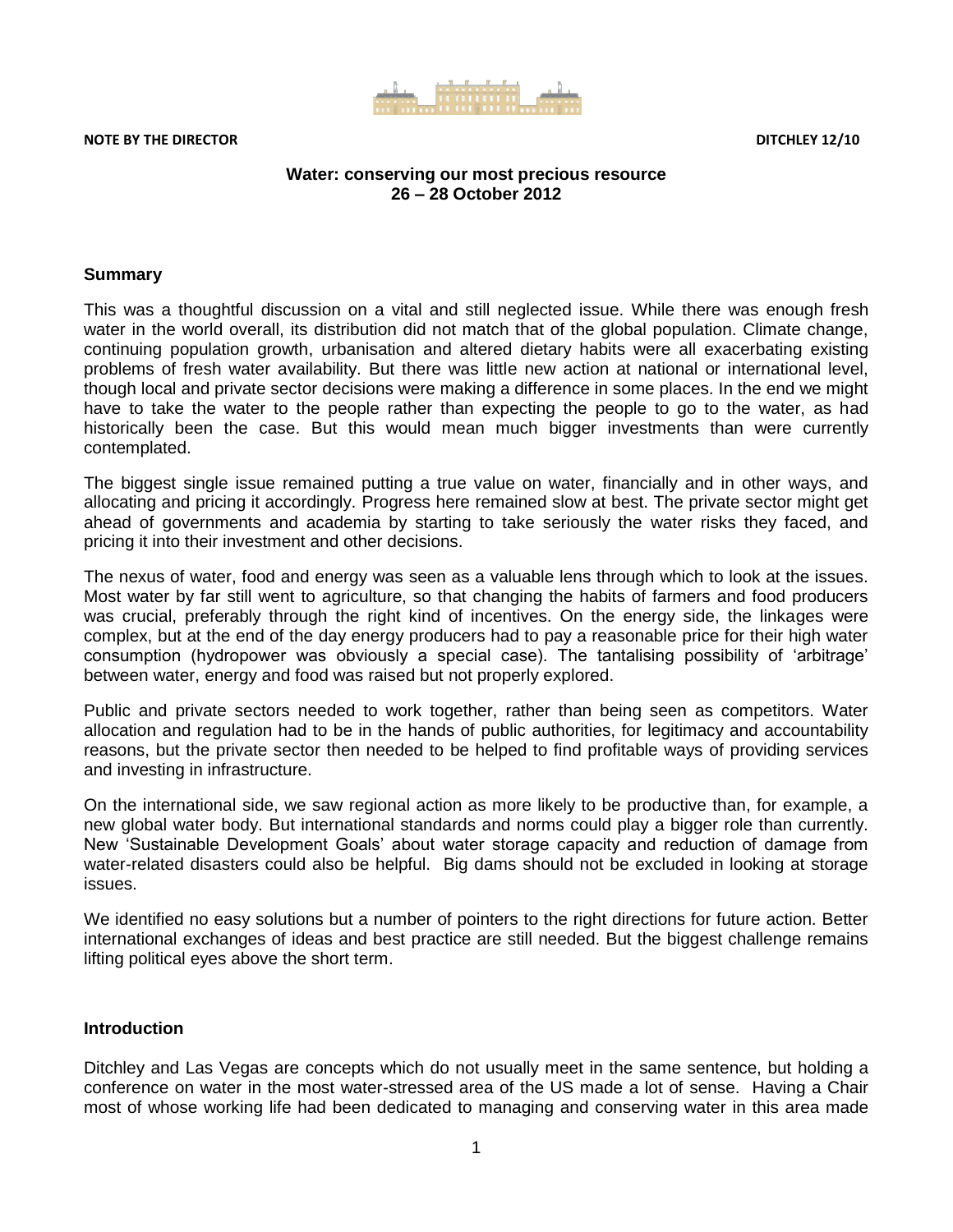even more sense. We were therefore in the right place with the right leadership at an important moment. A side trip to see the Hoover Dam was a real life reminder of the impact of infrastructure on water management, and what could be done with determination, resources, and political will. We had assembled a diverse group of players, with 17 nationalities around the table, which made for a wideranging and fascinating discussion. As always not everyone we might have wanted was there on the day – more politicians and more private sector water consumers, not least food companies and farmers, would have helped. But we did our best to ensure that their perceptions and views were factored in.

#### **The essence of the problem**

We know that water is basic to all life, and that our future depends on managing it better. Why then does so little seem to be happening to deal with major issues staring us in the face: wasteful use of scarce fresh water supplies; pollution and environmental degradation of water sources; lack of investment in basic water infrastructure, particularly in developing countries; continuing lack of access to clean water and sanitation of much of the world's population; the effects of climate change and population growth on water availability.

The answer around the table seemed to be that senior politicians around the world still did not take the issue seriously. They were certainly not willing to spend the necessary resources on it. There seemed to be several explanations for this. In many countries, though by no means all, the crisis in water supply was not yet sufficiently manifest, and could still be ignored. Knowledge and data about what was really happening were seriously inadequate, which complicated the task of making the case. And communication from experts was perhaps not well-judged: instead of essentially negative messages about the effects on poverty and development of poor water management, a more positive and dynamic narrative about the crucial importance of water for economic growth and investment might have more impact.

As at the last Ditchley conference on water in 2005, the basic perception was that we had enough fresh water to supply even a much bigger world population. But it was not distributed evenly in any sense, and that unevenness was being exacerbated by the effects of climate change, by continuing population growth in some of the poorest and most water-stressed parts of the world, and by dietary habits which tended to consume ever more water. The often-heard claim that the amount of water in the world did not change was incidentally challenged as far as fresh water is concerned – glaciers and snow-pack which contain 70% of the world's fresh water are melting, and groundwater stocks are also being depleted. Salt water stocks are therefore rising at the expense of fresh water.

We discussed whether the biggest threat to water availability and access came from climate change, or from population rise and changing dietary and other habits, such as eating more meat. We could not resolve this, but could agree that climate change was exacerbating the other trends – at the end of the day, climate change was all about water in one way or another. We believed that the global hydrological cycle was accelerating, but we had few hard facts about how or how fast. In any case, whether or not we believed human agency was involved, the climate was changing and the need to adapt to this was clear and urgent in the water area. This was what made politicians' current insouciance so frustrating – time was running out for serious remedial action.

The historic response to lack of water was migration. However this was increasingly difficult to envisage, given the political resistance to large-scale population movements across borders. If the people could not go to the water, we would have to move the water to the people. This would require massive investments and meant maximising use of existing and future technologies. We were not even at first base in this area, either in government projects or commercial trading. There was certainly no sign of the huge resources required becoming available, either from the public or private sectors, for example for ideas such as moving water from the Democratic Republic of Congo to refill Lake Chad.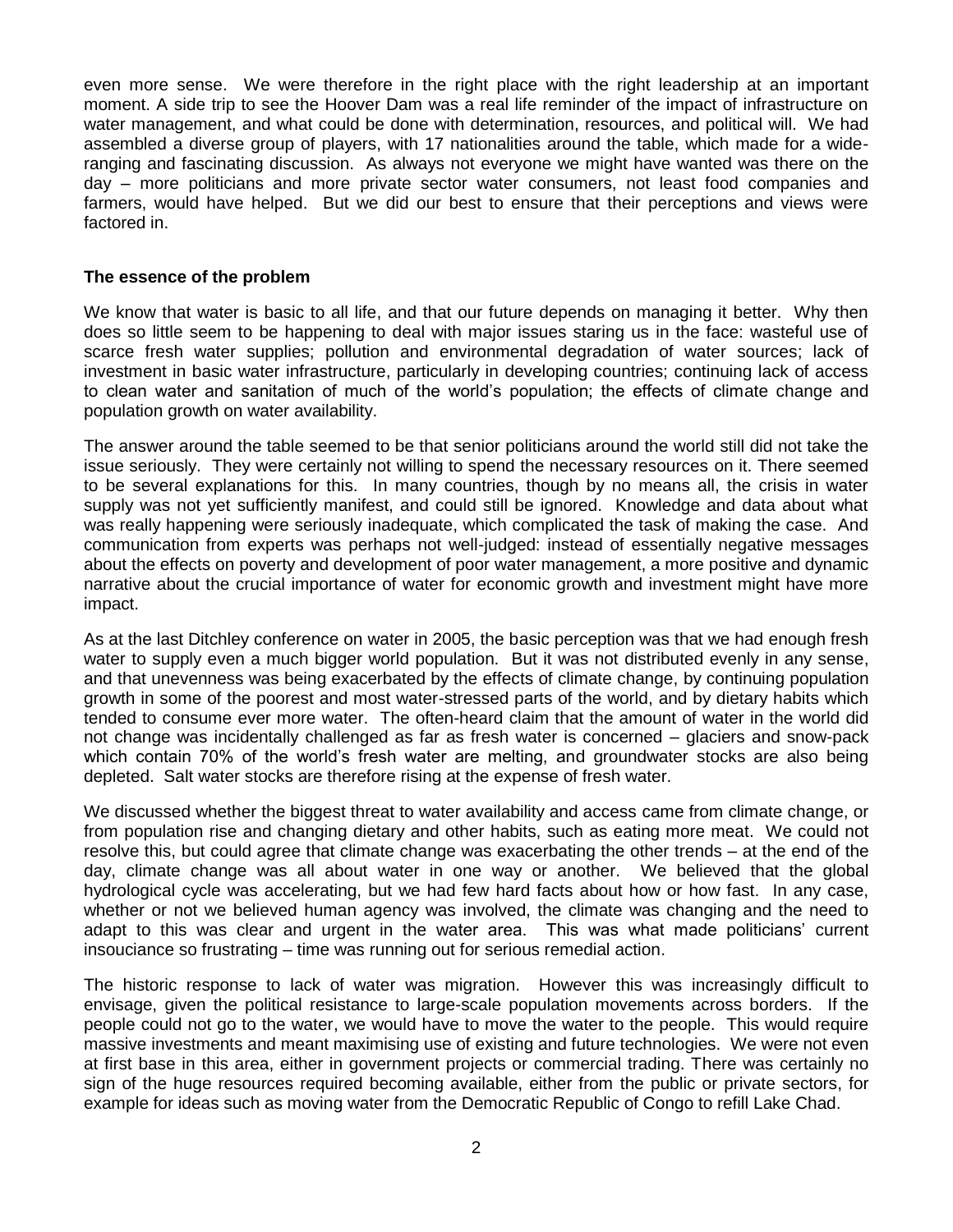Many participants thought that the most fundamental problem remained the difficulty of putting a true value on clean water, and the associated challenge of persuading people that there was a price they had to pay for its availability, reflecting both the financial cost of the services provided, and the environmental cost of using fresh water resources, including the cost of not using it wisely. Even in advanced developed countries we were mostly still a long way from success in either area, and in most developing countries the kind of processes which could lead to this had barely started.

Was water a local or global issue? The immediate problems were almost always local, but the consequences of our action, or inaction, could be and often were global. National boundaries usually meant little where water was concerned. The essential level for sensible water policy was the basin. Cooperation between those living in and around a basin and using its water was vital. We also agreed that solutions could and should often be sought at regional rather than national or global level.

### **Water, food and energy**

The nexus, or triangle, of water, food and energy was much discussed. Most participants saw it as an essential lens through which to view water problems, though some pointed out that there were other vital angles such as land or environment which also needed to be factored in. We were constantly and rightly reminded that at least 70% of fresh water was consumed by agriculture – and the figure might rise to 90% if we included the whole food supply chain. Unless we fully involved farmers and food producers in the solutions we were seeking, we would only be dabbling round the edges. It was particularly hard to bring farmers to accept the need to pay a realistic price for water, or to reduce their consumption. They constituted, around the world, formidable political lobbies. Nevertheless, a growing world population meant much greater food needs, which meant much greater use of water. This would quickly prove unsustainable if nothing changed.

Technology could be part of the solution, through more precise irrigation techniques, better-adapted crop varieties, use of GMO, varieties, more targeted use of fertiliser, desalination, and so on. Reducing food waste, estimated at 40%, would automatically reduce water waste too. Changing dietary habits so that less water-intensive food was grown and consumed could also make a huge difference. We should encourage small-holder farmers more, for example in Africa, But even more fundamental was behaviour change by farmers – which was also the most difficult nut to crack. So what was most needed was incentives, financial or otherwise, to induce them to change their behaviour. Another way forward was to eliminate subsidies, or at least reduce them and target better those that remained. Subsidies which created an illusion that water was free or cheap, or encouraged inappropriate crop production in water-stressed areas, should be stopped.

While markets were largely water-blind, one promising avenue towards valuing water properly was coming from the major food production companies, and other big private sector consumers. Some of them had begun to look seriously at their water consumption, and the availability of water for their production processes, and to factor the true costs into their calculations, for example about future investments. They were way ahead of governments and the academic/scientific world in many ways. Other parts of the private sector could follow. One participant suggested that the world would in the end be saved by accountants changing the rules about water costs, not by water experts.

On the energy side the calculations were complex. Lots of water was needed to produce energy, but lots of energy was also needed to produce and distribute water. Hydropower did not usually consume water, and often made it available for other uses. But other energy processes did consume water, at least in the sense that water used had to be reprocessed afterwards before it could be used by others. Obvious examples were nuclear power and 'fracking' to extract shale gas. How was the balance to be struck here? Again the key had to be ensuring that energy producers paid a proper price for the water they used/consumed. We also discussed biofuels briefly. Second generation biofuels, using 'stalks' rather than the crops themselves, were a way out of the problem of taking land out of food production,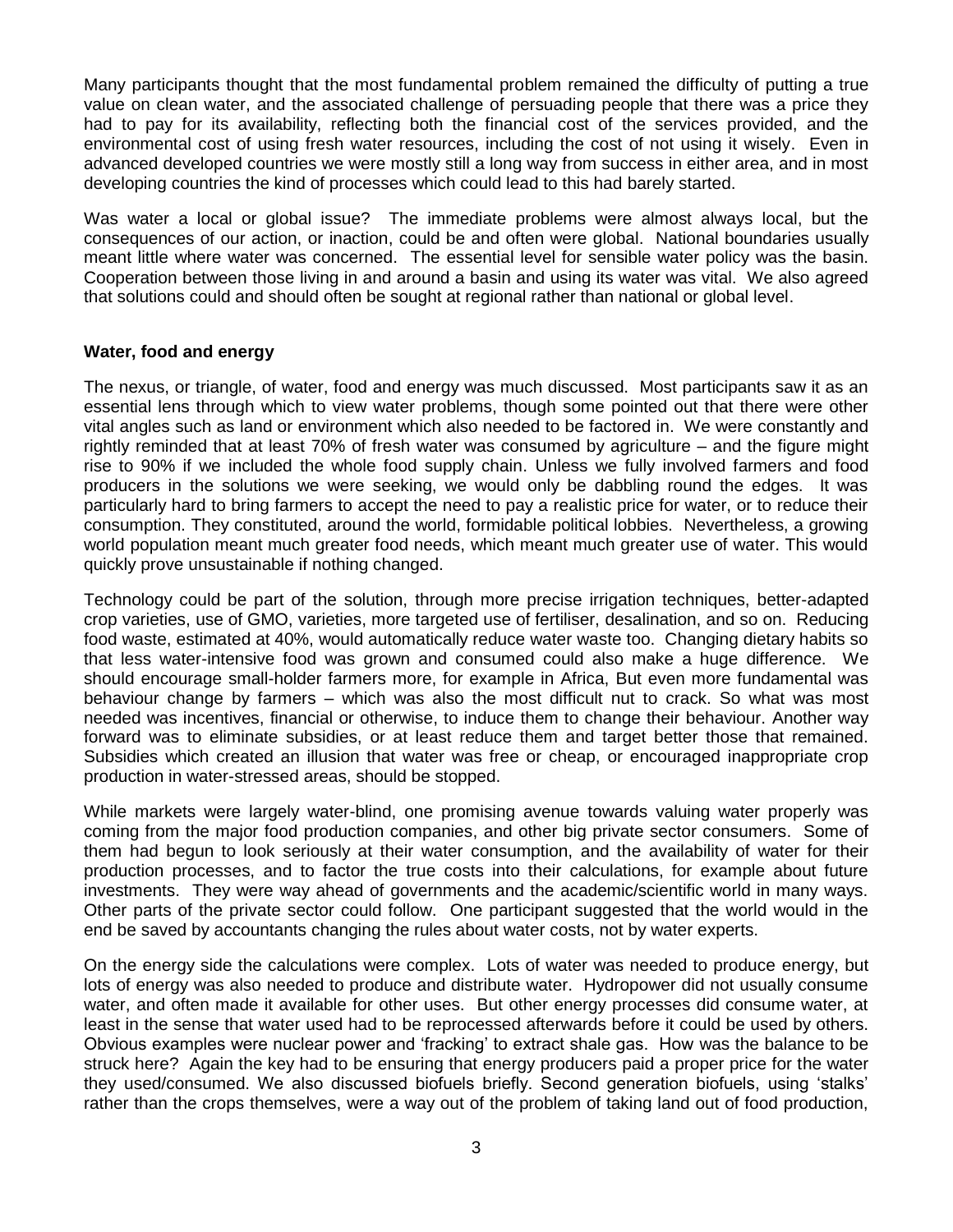but might not solve the water issues in the same way. Much depended on the crop and the geography: sugar cane for ethanol in Brazil was for example a different issue from corn in the US.

It was suggested that one way of ensuring that water costs were properly reflected, and private resources mobilised, was to exploit the 'arbitrage' possibilities presented by the nexus, in other words the trade-offs which could be made between litres of water, calories of food and kilowatts of power. There was a good deal of interest in this concept but unfortunately we never quite got into the detail of what it might mean, and how such a system might work in practice.

#### **Water and urbanisation**

We all knew that the world was urbanising rapidly, particularly the developing world. Cities consumed much less water than agriculture but the population was rising dramatically in many cases, and the difficulties of maintaining access to enough fresh water, recycling what is used, and promoting sensible and reasonable use were increasing accordingly. Again, changing the true cost of water had to be the key to long-term success, as well as incentivising conservation (as Las Vegas had done so successfully, for example). But the challenges in developing countries remained huge.

This led us on to a discussion of the roles of public and private sectors in areas such as these. There was a consensus that old arguments about the efficiency of the private sector v. the incompetence of the public sector were no longer relevant, if they ever had been. The roles could and should be complementary. Ownership was less important than the right skills and technology. Public-private partnerships were the best way forward in many contexts, though good examples were still too rare. In any case we agreed that basic decisions about allocation had to be left in the hands of public authorities, since only they had the legitimacy and accountability to take such decisions. Thereafter private sector companies could play a vital role in providing efficient and cost-effective services, as long as the charging regimes and regulatory oversight were appropriate.

But this left the issue of financing large-scale investments. Private sector companies could not be attracted to putting in the necessary resources unless the costs could be recovered, which implied high charges, hard to sell politically, and long-term contracts. The public sector could in theory raise finance more cheaply than the private sector, and had the responsibility to provide basic infrastructure for citizens, but politicians were unwilling to face up to the need for such large investments in an area they did not take seriously enough, and taxpayers were also often unconvinced of the value for money. Leaks were for example invisible – and so was action to fix them. Showing consumers that investment directly benefitted them was therefore vital, as was persuading private sector investors that there really were good investment and profit opportunities in this sector.

There were no magic solutions here, or one-size fits-all recipes. Rather the problems had to be addressed in their specific contexts, and the right mixture of public responsibility, private enterprise, and regulatory control established and pursued. Communities had to decide how much risk they could reasonably and responsibly take in the area of water, and make decisions accordingly. Getting the right people round the table and agreeing a way forward was the key.

### **International approaches**

As in the 2005 conference, there was little or no support for a new international water body, even though there was an obvious gap where one should be. The fear was that this would only add extra discussion and bureaucracy in return for few practical results. Although better and more widely respected international standards and norms would be highly desirable, and helpful for governments and communities trying to take sensible decisions, experience so far, for example over the still unratified 1997 UN Convention, was not encouraging. The point was that the immediate problems were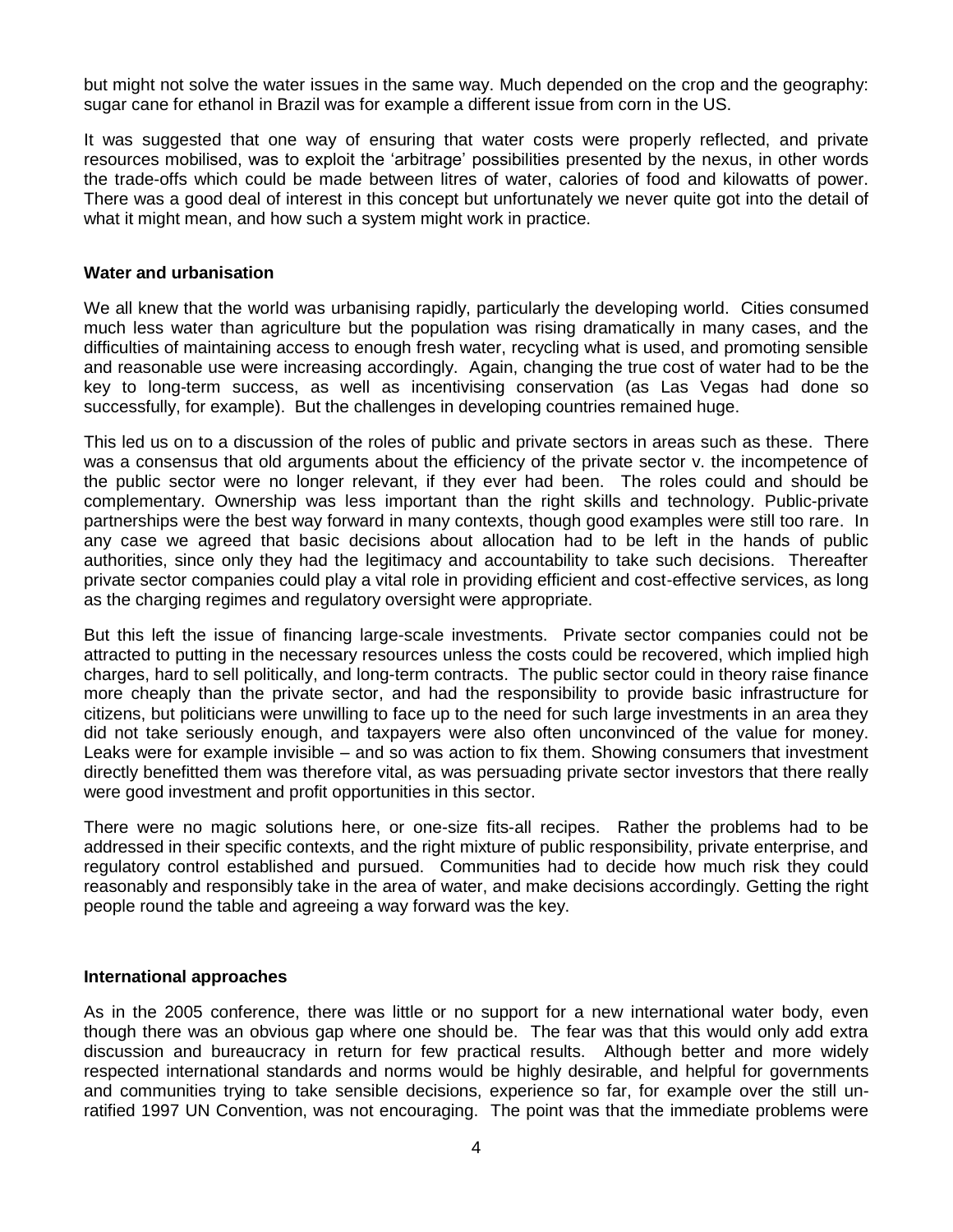essentially local, and required local solutions, and the global context was too broad to be easily applicable, even though we knew local decisions had global consequences. Nevertheless there was significant support for more trans-border, basin-wide approaches, and for regional consideration of water issues.

We looked at where there could be international agreement on new water-related objectives, particularly in the context of the Millennium Development Goals (MDG), due to expire in 2015, and what might replace them. We were agreed that the existing MDG aims in the water and sanitation field were well-meaning, but inadequate and un-measurable. Future 'Sustainable Development Goals' should fully reflect water concerns. Two possible, measurable, objectives were identified:

- (i) a specified significant increase in storage capacity in developing countries, for example doubling it in the relevant time period. This would require significant investment, but was possible, as countries like Ethiopia had shown. The resulting increase in resilience would be invaluable.
- (ii) A specified reduction of country losses from water-related disasters floods, droughts and landslides – for example below a certain percentage of GDP such as 10%. Reducing the losses by a certain percentage would be another possible approach.

Discussion of the value of increasing storage led on to the issue of dams. Many participants believed that it was time to rehabilitate the idea of large dams, and look again at their benefits in terms of controlling flooding, hydropower, storage and irrigation. Of course the environmental and displacement problems could not be glossed over, but it was time to challenge the automatic presumption against building new large dams. This was not to ignore the potential benefits of smaller dams, including check dams at village level to prevent rainwater run-off. The point was that dams of different sizes could be appropriate for different contexts.

Others thought a renewed focus on big dams could well prove a wild goose chase – the combination of raising the money and overcoming the local objections would make nearly all such projects unmanageable in any reasonable time frames. Storage also needed to be looked at in the round. It was not all about surface water. Soil moisture and groundwater were also extremely important.

## **Trade**

The question of trade in water came up in various guises. Direct trade in water, within and between countries, was still scarcely developed but would need to increase if the uneven distribution of water resources, potentially exacerbated by climate change, was to be overcome – moving water to people, however difficult, rather than the other way round, was likely to be a better option.

But water was also traded in less visible ways. Agricultural commerce was essentially an exercise in trading 'embedded' water, just as commerce in manufactured products could be seen to be an exercise in trading carbon emissions. We thought the concept of 'virtual' water was a valuable tool in looking at this, but one which was so far under-exploited. More 'granularity' was needed. As with carbon, the trick was how to set a value or price on the water concerned, and help ensure that water-intense crops were grown where this made sense, not in water-stressed areas. This would be helped by getting rid of, or at least reducing, e.g. US and EU agricultural subsidies, which seriously distorted markets.

### **Recommendations**

Not surprisingly in such a complex and difficult area, we identified few easy answers. Indeed I detected much frustration that discussion of water often seemed to be going round in circles, with little forward progress or resulting action. There was a strong feeling in several quarters round the table that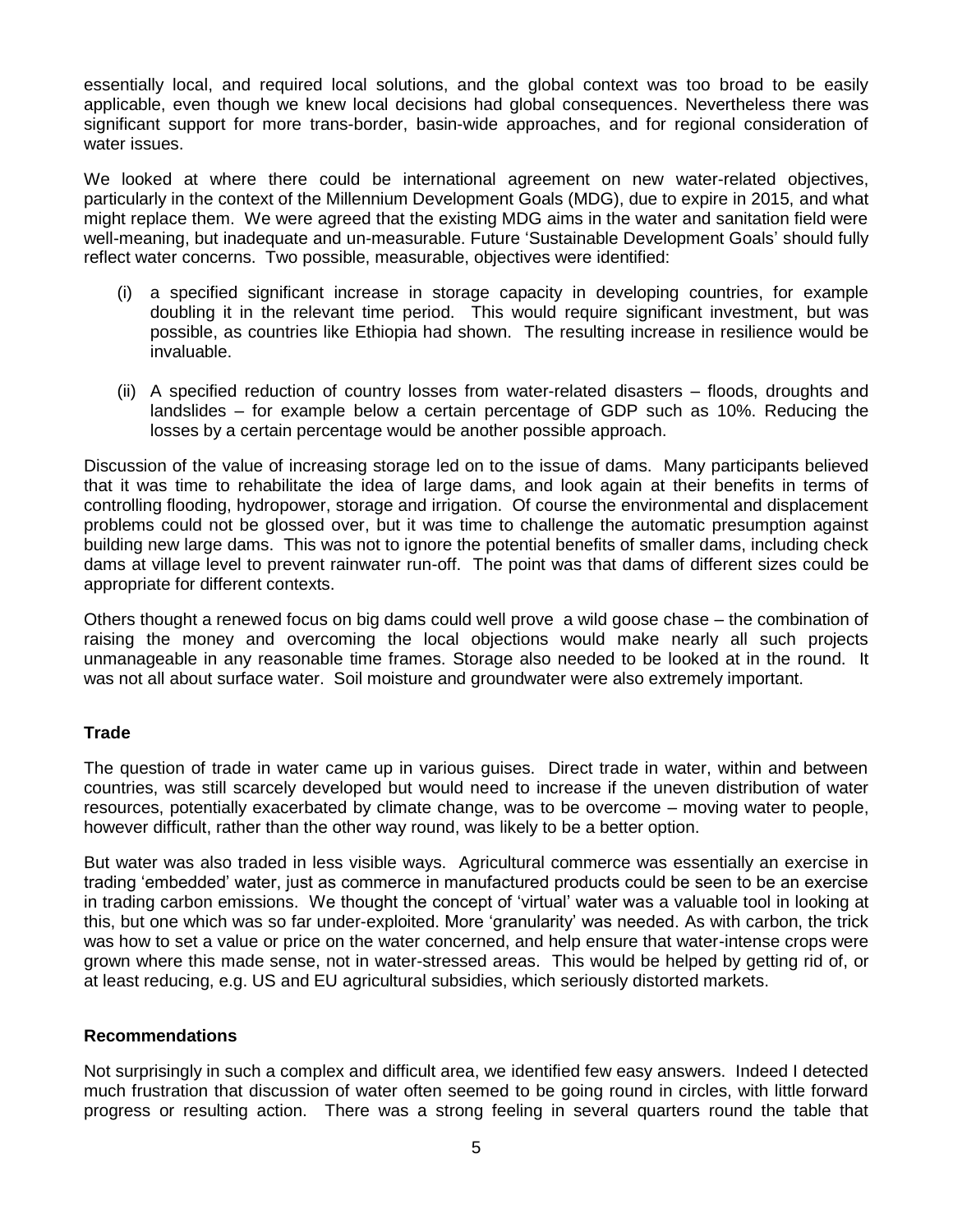discussions between water experts were not enough – we needed other actors, new ideas, out-of-thebox thinking, people from sectors who too often seemed water-blind.

Nevertheless some clear pointers emerged from the discussion:

- Better data about water is essential. If anything our knowledge about what is happening has gone backwards in some ways and some areas. Too many governments still see water data as a state secret.
- Setting a realistic value and price on water, financially and in other ways, remains fundamental to progress. What is not paid for is never truly valued.
- Communications and messaging are powerful tools which are being consistently under-used at present. The link between water availability and higher growth/productivity needs to be emphasized. The water 'narrative' can also be emotionally appealing if done right, including between generations.
- Politicians need to be sensitised much more to the strategic importance of water, particularly in economic terms, but also from a security point of view.
- Countries need national strategic plans for water, but effective planning can only be done on a regional basis in many cases.
- Basin authorities are the most important building blocks for good policy-making.
- Doing something about water means above all doing things with farmers and food producers, and incentivizing them to change behaviour – preferably through increased productivity, not just enforced conservation.
- The private sector is in many ways ahead of others in its appreciation of the risks surrounding water availability and quality. Risk appreciation and management may be a good way into the crucial area of putting a real value on water.
- Pricing and allocation/quotas are both powerful tools to influence water use. They are complementary, not alternatives.
- Public authorities should remain in control of the important allocation decisions. The private sector can then aim to provide efficient services within that framework.
- Climate change is a reality, and adaptation measures are needed now. Uncertainty over causes and impacts must not be allowed to prevent vital decisions being taken.
- Reducing the impact of climate/water related disasters is a crucial objective for the future, and should be part of the planned Sustainable Development Goals (SDGs) from 2015.
- Greater water storage, particularly in developing countries, is essential to improve resilience, and should again be a specific SDG for the future. Among the many ways of doing this, the possibility of building large dams should come back on the agenda.
- More professional expertise and capacity, including hydrologists, are needed, especially in developing countries.
- Technology still has much to offer e.g. in areas like desalination, irrigation techniques, crop varieties, smart metering. But it needs to be combined with the right incentives, financial and otherwise.
- Despite many conferences on water, there is still not enough real international exchange of ideas and best practices.
- Best practices are available and should be studied: for example Singapore and Korea for national government policies; the Danube Basin and Great Lakes for cross-border water management.0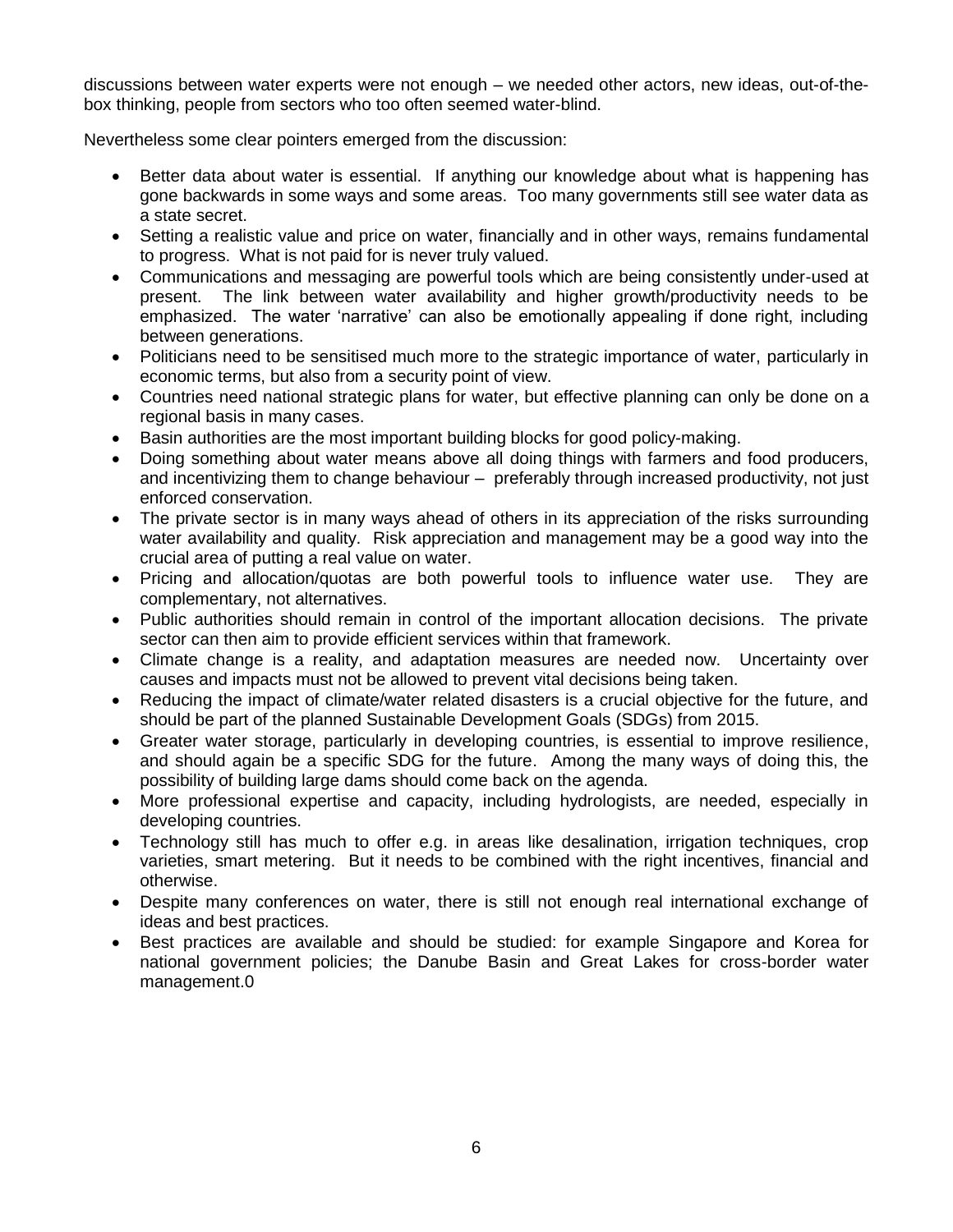## **Conclusion**

Water remains an under-appreciated and under-valued resource. The risk is that we will only come to see its true importance and value when it is too late. As in other fields of global cross-cutting significance, such as energy and the environment, the experts are aware of what needs to be done but are too often voices crying in the wilderness, while politicians concentrate on the short term. Changing this is the biggest need but also the most difficult challenge.

*This Note reflects the Director's personal impressions of the conference. No participant is in any way committed to its content or expression.*

## **PARTICIPANTS**

### **CHAIR: Mrs Patricia Mulroy (USA)**

General Manager, Las Vegas Valley Water District (1989-); General Manager, Southern Nevada Water Authority; President, Association of Metropolitan Water Agencies; Member, Board of Directors, National Water Resources Association; Member, Board of Trustees, Water Research Foundation; Chair, College of Sciences Advisory Board, University of Nevada, Las Vegas. Formerly: First Chairperson, Western Urban Water Coalition; Board Member, Colorado River Water Users Association.

### **BRAZIL**

### **Professor Benedito Braga**

Professor of Civil and Environmental Engineering, University of São Paulo, Brasil; Vice-President, World Water Council. Formerly: Director, National Water Agency of Brazil (2001-09); President, Intergovernmental Council of the International Hydrologic Programme, UNESCO (2008-09); President, International Water Resources Association (1998-2000).

### **CAMBODIA**

### **His Excellency Mr Watt Botkosal**

Deputy Secretary General, Cambodia National Mekong Committee, Phnom Penh; Chair, Cambodia Water Partnership; National Coordinator, River Basin Development Programme, Mekong River Commission. Formerly: coordinated/led major programmes on water and river basin management for Asian Development Bank and the World Bank, and Mekong Delta study for Mekong River Commission.

### **CANADA**

### **Mrs Margaret Catley-Carlson**

Chair: Foresight Advisory Committee, Group Suez Environment; Crop Diversity Trust; Board Member: UN Secretary General's Advisory Board on Water, Canadian Water Network, International Food Policy Research Institute (IFPRI), International Commission on Integrated Mountain Development (ICIMOD), Syngenta Foundation, IFDC (Fertilizer Management); Member, Council of Advisors: World Food Prize, Library of Alexandria; Patron and past Chair, Global Water Partnership. Formerly: President, Canadian International Development Agency; Deputy Executive Director, UNICEF; President, Population Council; Deputy Minister, Department of Health and Welfare of Canada.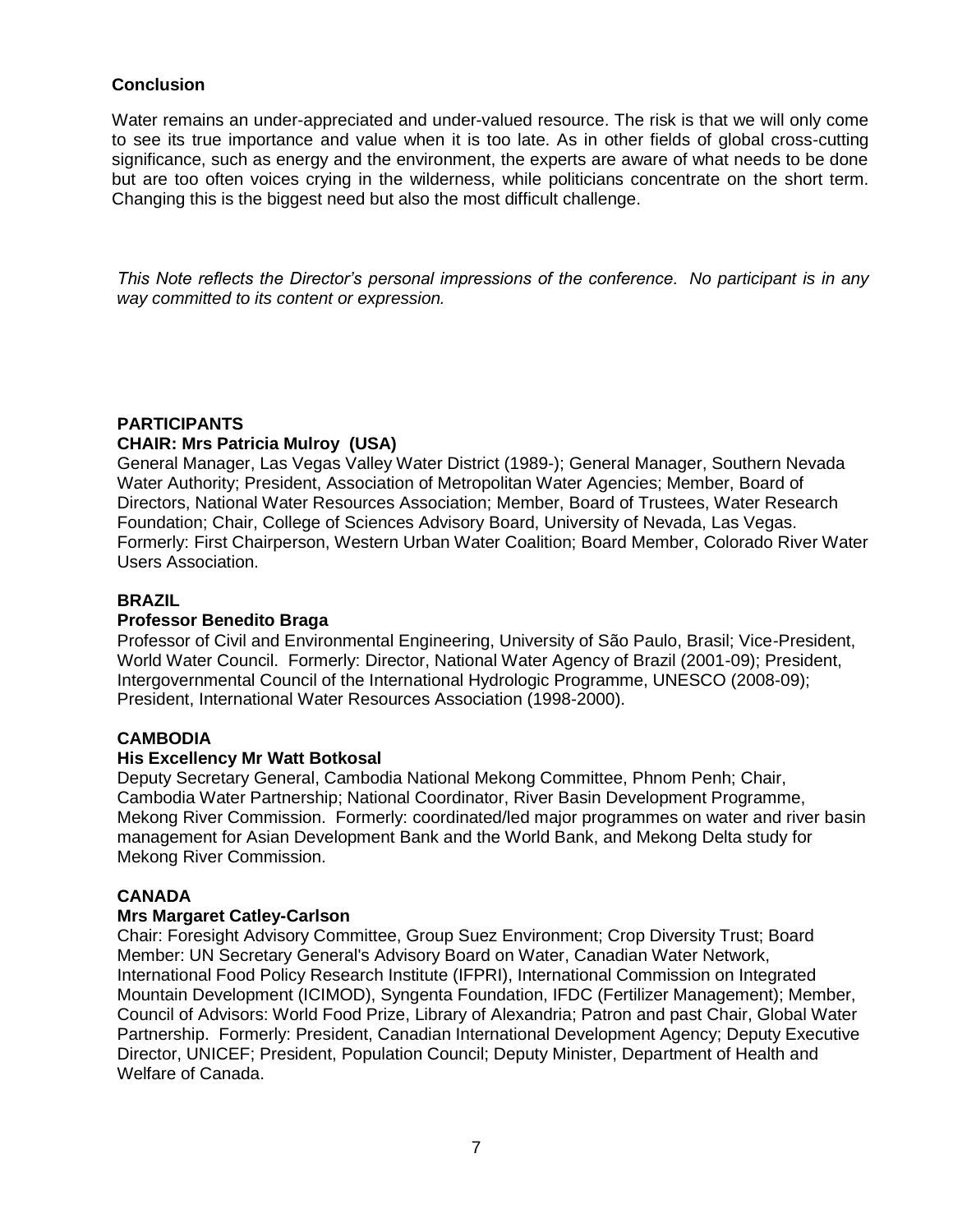### **Mr Pierre Lortie CM**

Senior Business Advisor, Fraser Milner Casgrain LLP (2006-); President, The Canadian Ditchley Foundation; A Governor, The Ditchley Foundation; Director: Group Canam, Element Financial Corporation, Tembec Inc, Arianne Resources; President-elect, Canadian Academy of Engineering; Director, Research Center, McGill University Health Center; Member, Small and Medium-Sized Enterprises Advisory Board, Financial Markets Authority of Quebec; Chairman, The Schmeelk Canada Foundation; Director, Montreal Cancer Institute. Formerly: President, Transition Committee, Agglomeration of Montreal (2004-05); President and Chief Operating Officer: Bombardier Transportation (2000-03).

### **Ms Deborah Lyons**

Deputy Head of Mission, Embassy of Canada to the United States of America. Formerly: Department of Foreign Affairs and Trade Canada: Assistant Deputy Minister for Strategy Policy and Planning and Chief Strategist; Director General, North America Commercial Affairs; Director, International Finance.

### **Professor Chandra Madramootoo**

Dean, Faculty of Agricultural and Environmental Sciences, and Associate Vice Principal, McGill University, Quebec; James McGill Professor, Department of Bioresource Engineering; President, International Commission on Irrigation and Drainage; Governing Board Member, International Crops Research Institute for the Semi-Arid Tropics. Formerly: Founding Director, Brace Centre for Water Resources Management.

### **Mr Jamison Steeve**

Executive Director, Martin Prosperity Institute and Institute for Competitiveness and Prosperity, Rotman School of Management, University of Toronto. Formerly: Principal Secretary to the Premier of Ontario, Dalton McGuinty.

## **Ms Kim Sturgess P.Eng. FCAE**

CEO and Founder, Alberta WaterSMART; Board Member: Canadian Academy of Engineering, Council of Canadian Academies; Life Member, Queen's University Council. Formerly: Board Member: Alberta Water Council, Alberta Economic Development Authority, National Research Council; Founder and CEO, Revolve Magnetic Bearings Inc (now SKF Magnetic Bearings); Associate, McKinsey & Company.

### **PEOPLE'S REPUBLIC OF CHINA**

### **Dr Wang Yicheng**

Professor, Vice Chief Engineer, China Institute of Water Resources and Hydropower Research, Ministry of Water Resources, China.

## **EGYPT**

### **Professor Khaled AbuZeid PhD, PE, PMP**

Regional Director, Water Resources, CEDARE, Cairo; Regional Coordinator, North Africa Water Monitoring and Evaluation Program; Director, AMCOW North Africa Technical Secretariat; Founder and Board Member, Arab Water Council; Founder and Secretary General, Egyptian Water Partnership; Member: Arab Water Strategy Advisory Committee, Mediterranean Water Strategy Experts' Group, Arab Shared Waters Convention Consultative Group, Egypt 2050 Water Strategy Team, San Diego 2030 Water Plan Team; Team Leader: First Arab State of Water Report and Alexandria 2030 IUWM Strategic Plan.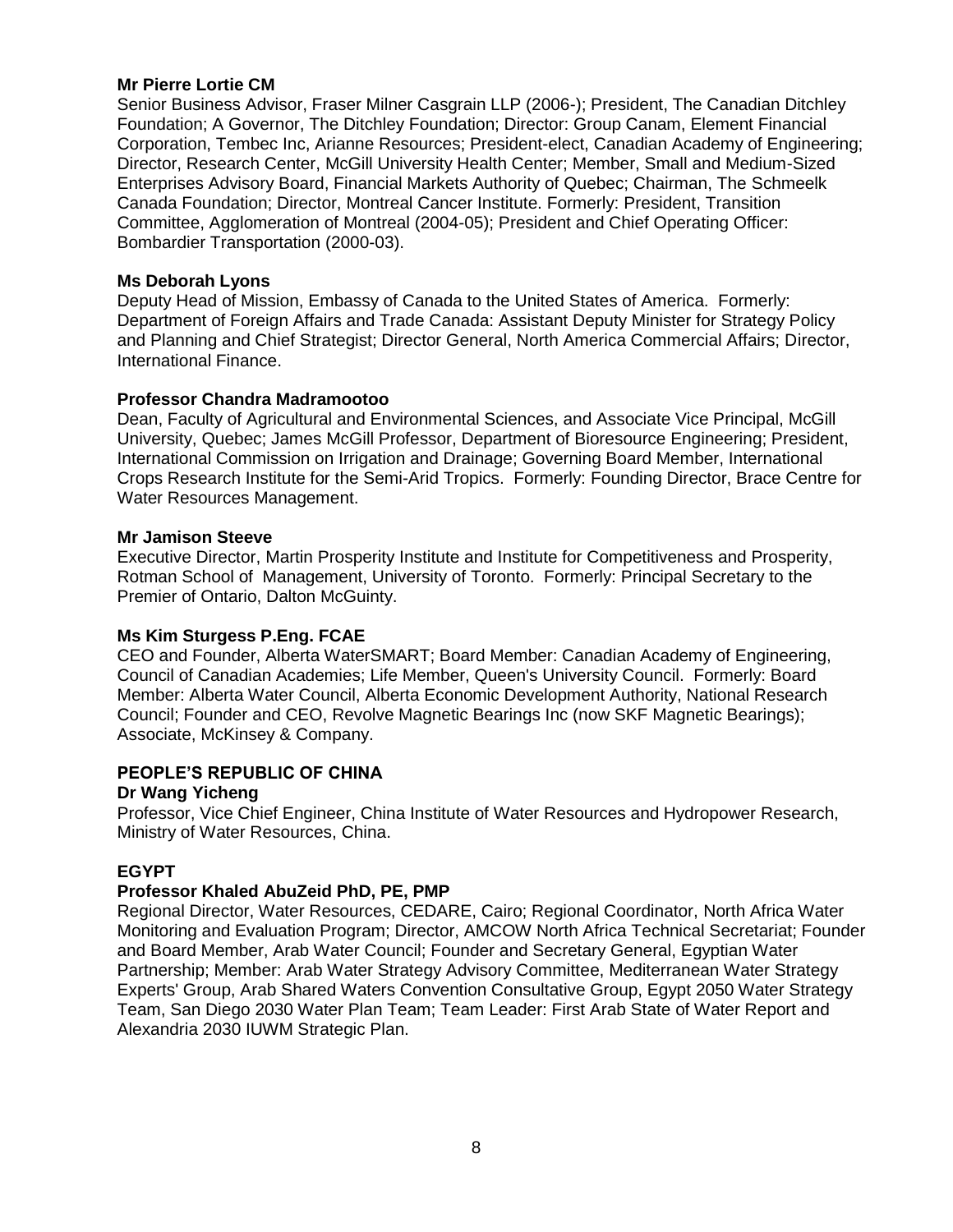### **FRANCE Ms Valerie Ndaruzaniye**

President, Global Water Institute, Brussels; Country Director, formerly Programme Manager, Institute of Multi-Track Diplomacy, Brussels. Formerly: Programme Manager, Global Water, Washington DC.

## **GHANA**

## **Mr Peter Akari**

Chief Water Policy Officer, African Water Facility, Tunis (on secondment from African Development Bank).

## **INDIA**

## **Professor Brahma Chellaney**

Professor of Strategic Studies, Centre for Policy Research, New Delhi; Author, 'Water: Asia's New Battleground' (Georgetown University Press); Contributor: International Herald Tribune, Wall Street Journal, Japan Times, Asian Age, Hindustan Times, Times of India. Formerly: Member, Foreign Minister of India's Policy Advisory Group; Convenor, External Security Group of the National Security Advisory Board; Adviser, National Security Council of India.

## **MONGOLIA**

## **Mr Dugersuren Narantsetseg**

Director General, State Administration and Management Department, Ministry of Nature and Green Development.

## **SOUTH AFRICA**

## **Dr Ania Grobicki PhD DIC MIChemE CEng**

Executive Secretary, Global Water Partnership, Stockholm. Formerly: Head of Secretariat, multistakeholder forum on strengthening research for health, development and equity worldwide, World Health Organisation, Geneva; Coordinator, Science and Technology Group, African National Congress; Coordinator, Challenge Programme on Water and Food, International Water Management Institute.

## **SPAIN**

## **Mr José Enrique Bofill Maestre**

Director Middle East, Aqualia Gestión Integral del Agua, Madrid (2008-); Advisory Committee Member, Saudi Water and Power Forum; Member, Spanish Society of Civil Engineers; Member, Spanish Association for Desalination and Water Reuse. Formerly: Aqualia Infraestructuras: Commercial Director (2006-08), Construction Director (2004-06); Director, Technical Department (2000-04).

## **UK**

## **Professor J A Allan**

Head, London Water Research Group, King's College London and School of Oriental and African Studies, London University.

## **Sir John Holmes GCVO, KBE, CMG**

Director, The Ditchley Foundation (2010-) and Co-chair International Rescue Committee UK (2012-). Formerly: Under-Secretary-General for Humanitarian Affairs, The United Nations, New York (2007-10); HM Diplomatic Service (1973-2006); HM Ambassador to France (2001-06); HM Ambassador to Portugal (1999-2001); Private Secretary (Overseas Affairs) to the Prime Minister (1997-99); Principal Private Secretary to the Prime Minister (1996-97); Head, European Union Department (External), Foreign and Commonwealth Office (1995-96). A Member of the Board of Directors of the American and Canadian Ditchley Foundations.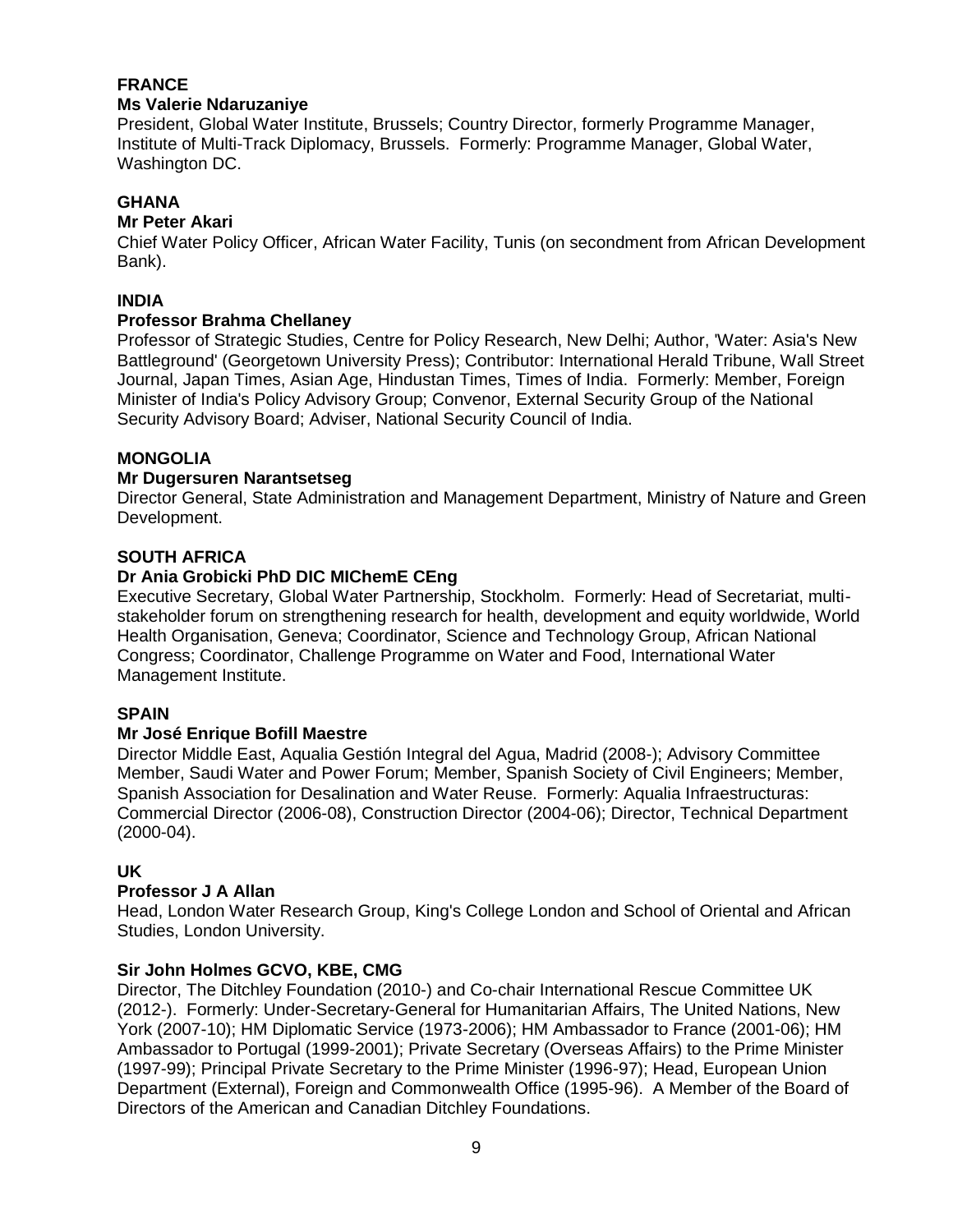## **Ms Bernice Lee OBE**

Research Director, Energy, Environment and Resources, Chatham House (2008-). Formerly: Team Leader,Interdependencies on Energy and Climate Security for China and Europe Project, Chatham House (2007); Policy and Strategy Advisor, International Centre for Trade and Sustainable Development, Geneva (2002-06); Mining Minerals and Sustainable Development Project, International Institute for Environment and Development (2000-02); Officer, Strategic Planning Unit, UN Secretary-General's Office, New York (1999-2000).

## **Dr David Lloyd Owen**

Managing Director, Envisager Limited (2003-); Advisory Board Member: Pictet Water Fund (2000-); XPV Capital (2008-).

## **Ms Sarah Puntan-Galea**

Deputy Director, The Ditchley Foundation. Formerly: Political Attaché (climate/energy security), British High Commission, Malta; Editor, The Sunday Times of Malta magazine; Columnist, Economic Update; Assistant Editor, The Sunday Times of Malta; Political Correspondent, The Independent of Malta; Deputy Editor, Unilever in-house publications; Assistant Producer, Sky TV; President, Liverpool Guild of Students.

### **Mr Greg Shapland**

Head, Research Analysts, Foreign and Commonwealth Office (FCO). Formerly: Head, Middle East and North Africa Research Group, FCO.

### **Dr Catherine Wills**

Art Historian. A Governor and Member of the Council of Management and Programme Committee, The Ditchley Foundation; A Member of the Board of Directors, The American Ditchley Foundation.

### **UNESCO/HUNGARY**

### **Professor András Szöllösi-Nagy**

Rector, UNESCO-IHE Institute for Water Education, Delft (2009-); Professor of Stochastic Hydrology, Delft University of Technology, Netherlands (2010-); Member, Bureau of the Governing Board, World Water Council; Committee Member, International Water Resources Association. Formerly: Steering Committee Member, Global Water Partnership; Chair, World Water Council; Chair, UN-Water; Deputy Assistant Director-General, Natural Sciences Sector, UNESCO; Director, Division of Water Sciences and Secretary, International Hydrological Programme; Deputy Director General, Water Resources Research Center, Budapest (1985-89).

## **UNESCO/TURKEY**

## **Dr Olcay Ünver**

Coordinator, World Water Assessment Programme, UNESCO, Italy (2007-). Formerly: Distinguished Professor of Water Resources, Kent State University (2004-07); Founding Member, Euphrates-Tigris Initiative for Cooperation; President, Southeastern Anatolia Project Regional Development Administration; Vice-President for Europe and the Middle East, International Water Resources Association (2004-06); Member, Board of Governors, World Water Council (1995- 2003); Council Member, International Hydropower Association (1997-2000).

## **USA**

### **Professor Bret Birdsong**

Professor of Law, William S Boyd School of Law, University of Nevada, Las Vegas. Formerly: Ian Axford Fellow in Public Policy and Visiting Fellow, Office of Parliamentary Commissioner for the Environment, New Zealand; Trial Attorney, United States Department of Justice, Environment and Natural Resources Division (1994-2000).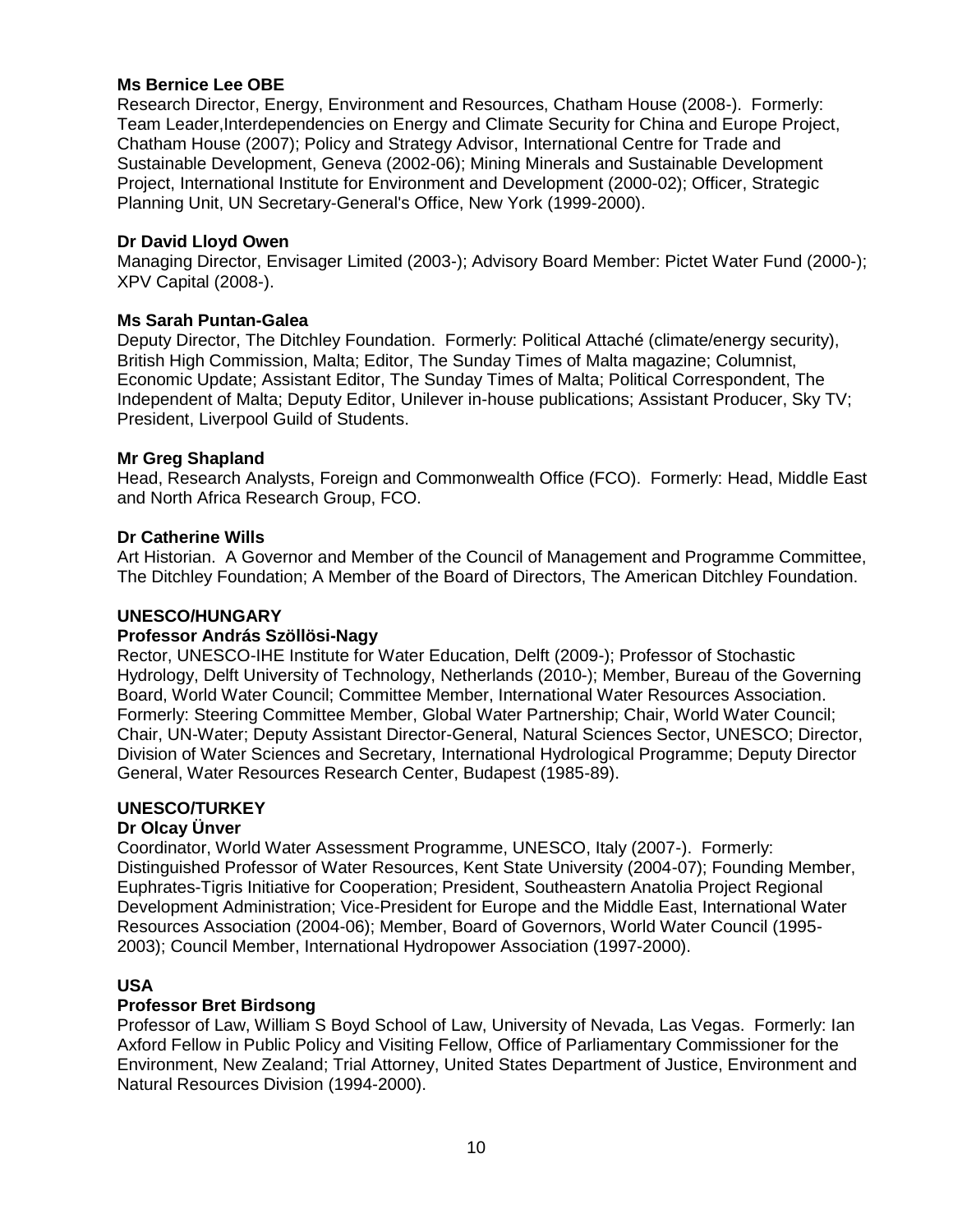### **Dr Jerome Delli Priscoli**

Senior Advisor, US Army Corps of Engineers, Institute for Water Resources; Member, Board of Governors: World Water Council, Inter-American Water Resources Network; Editor-in-Chief, Water Policy. Formerly: Advisor to the World Bank and UN agencies on water policy.

### **Dr Dale Devitt**

Professor, School of Life Sciences, and Director, Center for Urban Water Conservation, University of Nevada, Las Vegas.

### **Major General Richard Engel USAF (Ret)**

Director, Environment and Natural Resources Program, Strategic Futures Group, National Intelligence Council (2008-). Formerly: Deputy National Intelligence Officer for Science and Technology; Senior Analyst, Strategic Assessments Group, Office of Transnational Issues, Central Intelligence Agency (2000-04).

### **Mr Cary A Koplin**

Managing Director, Investment Management Division, Neuberger Berman, LLC (2000-). Formerly: Managing Director, Schroder Wertheim & Co Inc/Wertheim & Co (1966-2000). President, The American Ditchley Foundation.

### **Dr Thomas Piechota PhD, PE**

Interim Vice President and Dean of the Graduate College, Division of Research and Graduate Studies, and Professor of Civil and Environmental Engineering, Department of Civil and Environmental Engineering, University of Nevada, Las Vegas.

### **Dr David Purkey**

Senior Scientist, Water Group, and Co-Leader, Managing Environmental Systems, Stockholm Environment Institute, Davis, California.

### **Mr Ted Roosevelt IV**

Managing Director and Chairman, Cleantech Initiative, Barclays, New York; Chair, Center for Climate and Energy Solutions. Formerly: Managing Director, Lehman Brothers; Chairman, Lehman Global Council on Climate Change; Member: Council on Foreign Relations; The Economic Club of New York; Governor, Foreign Policy Association.